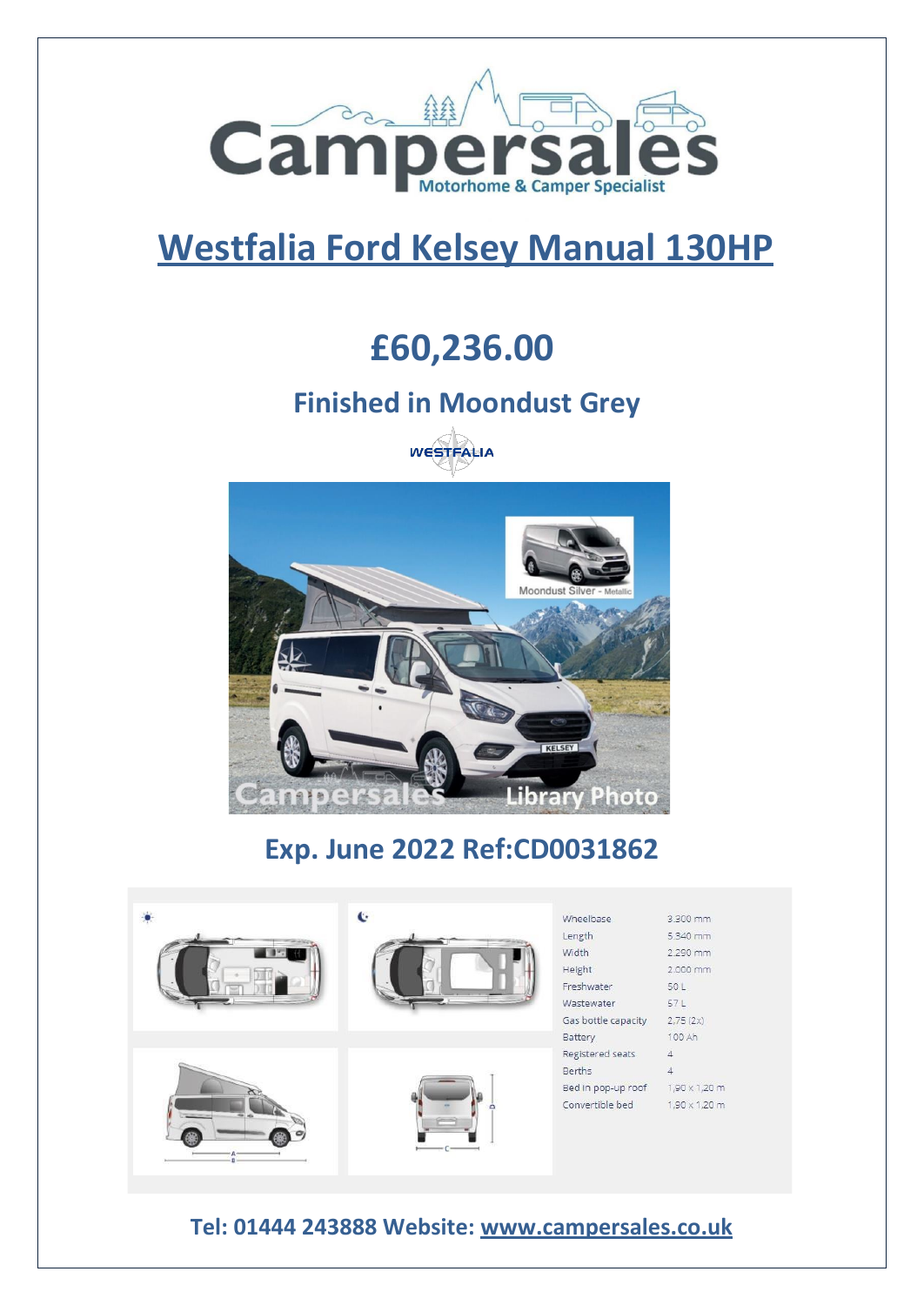#### **This vehicle package is made up as follows:**

![](_page_1_Picture_1.jpeg)

| Westfalia Kelsey Moondust Grey Metallic 15/02/2022                                                           |                |
|--------------------------------------------------------------------------------------------------------------|----------------|
|                                                                                                              | 09/05/2022     |
| <b>Engines and gearboxes</b>                                                                                 |                |
|                                                                                                              |                |
| 2.0 EcoBlue / 130 hp / Manual Gear box                                                                       | £52,090.00     |
| <b>Chassis options</b>                                                                                       |                |
| <b>Active Park Assist</b>                                                                                    | £533.00        |
| Alloy wheels 16"                                                                                             | standard £0.00 |
| AGM 100 ah battery (replaces standard battery)                                                               | £218.00        |
| 2nd AGM 100 Ah battery (the 1st one must be then AGM Battery also)                                           | £324.00        |
| Blind spot monitoring system with approaching vehicle alert (incl. outside mirrors                           | £352.00        |
| Metallic - Moondust Silver                                                                                   | £1,091.00      |
| Navigator system including Adaptive speed regulator                                                          | £804.00        |
| Reverse camera                                                                                               | £541.00        |
| Tinted rear windows                                                                                          | £228.00        |
| Rear tent                                                                                                    | £425.00        |
| Xenon front lights                                                                                           | £541.00        |
| <b>Kelsey kit</b>                                                                                            |                |
| Acoustic alarm signal for obstacles in rear & front areas                                                    |                |
| Airbag passenger                                                                                             |                |
| Audio system with 8" Display, 4 loudspeakers in cabin, driving wheel control, App-link                       |                |
| & Bluetooth                                                                                                  |                |
| Outside mirrors electric, adjustable & foldable                                                              |                |
| Kelsey kit package total:                                                                                    | £1,800.00      |
| <b>Westfalia 2022 MY list Price</b>                                                                          | £58,947.00     |
| <b>Alarm and Tracker Combination</b>                                                                         |                |
| Autowatch 695 Thatcham Cat 1 (2-1 Alarm & immobiliser)                                                       |                |
| Scorpion S5-VTS Thatcham Cat 5 Tracker                                                                       | £899.00        |
| (Tracker subscription fee paid direct from customer)                                                         |                |
| Electric hook up cable (10m)                                                                                 | £25.00         |
| 1 x 2.75Kg Butane gas cylinders                                                                              | £30.00         |
| 1st registration fee DVLA                                                                                    | £55.00         |
| Road Tax / VED - PLG                                                                                         | £280.00        |
| ON THE ROAD PACKAGE TOTAL                                                                                    | £60,236.00     |
| Total Weight this package Kg*                                                                                |                |
| Maximum Permissible Weight Kg                                                                                |                |
| Payload this package Kg**                                                                                    |                |
|                                                                                                              |                |
| * Mass In Running Order (MIRO) includes driver (75 kg), full fuel tank (90%), fresh water (100%), gas store, |                |
| ** Payload: Difference between technically permissible total weight and mass in running order.               |                |
| Misrepresentation Act: These particulars are set out as a general outline for the guidance of intending      |                |
| re and do not constitute part of a contract. All descriptions, dimensions, reference to condition and        |                |

purchasers and do not constitute part of a contract. All descriptions, dimensions, reference to condition and other details are given in good faith and are believed to be correct but intending purchasers should not rely on them as statements or representation of fact, but must satisfy themselves by inspection or otherw ise as to the correctness of each item.